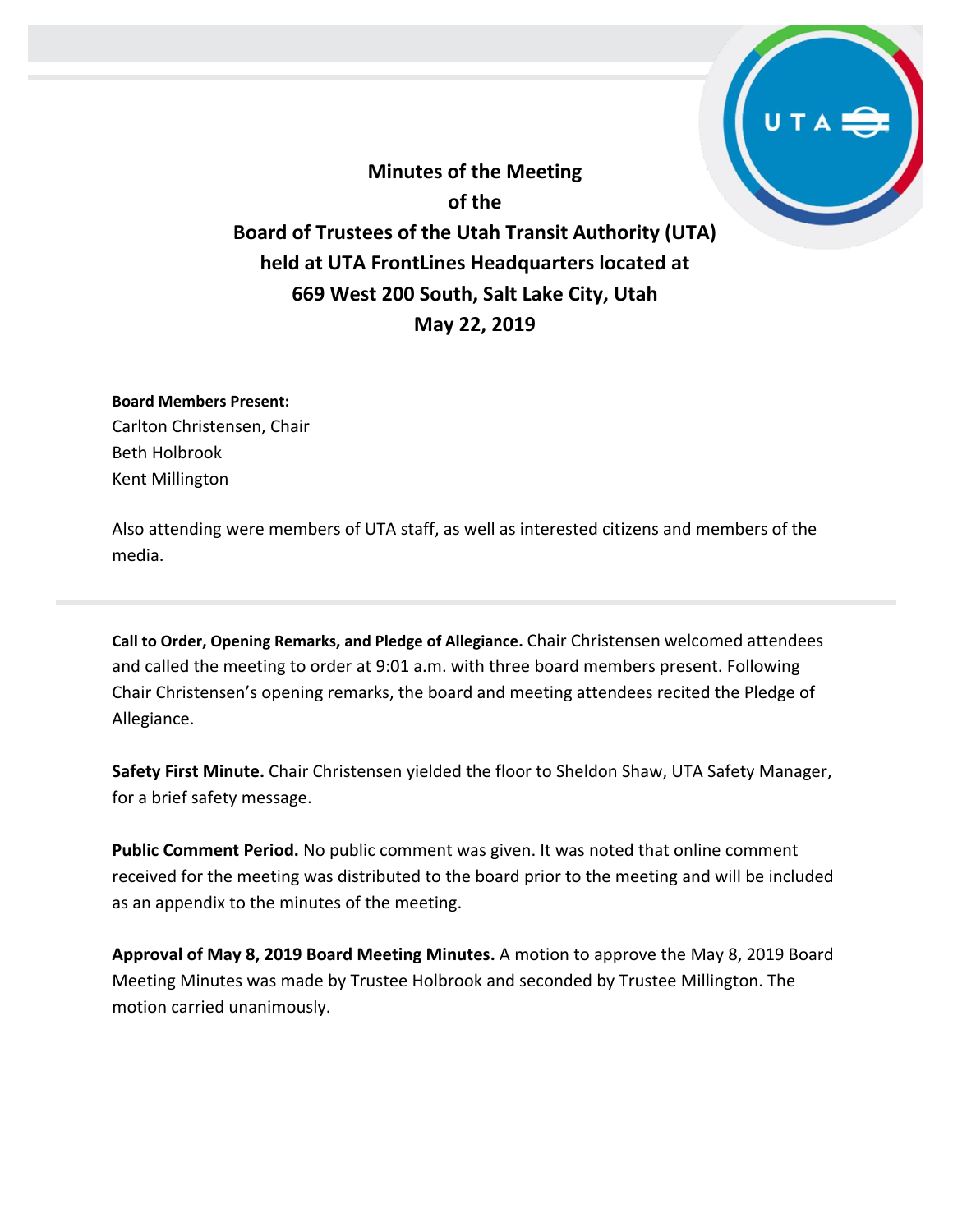## **Agency Report.**

**Main Street Construction (Half Grand Union) Update.** Mr. Meyer was joined by Eddy Cumins, UTA Chief Operating Officer, and Greg Thorpe, UTA Project Manager III. Mr. Cumins provided an update on how work on the Main Street construction project is progressing. Discussion ensued. Questions on additions to the project scope and functionality of the bus bridge were posed by the board and answered by staff.

**ISO Audit Results.** Mr. Meyer mentioned that UTA was recently audited and met the standards for International Organization for Standardization (ISO) recertification in quality and environmental. He noted that UTA is also certified under the Occupational Health and Safety Management System (OHSAS) standards in safety. Discussion ensued. A question on how other transit agencies maintain standards was posed by the board and answered by Mr. Meyer.

## **Contracts, Disbursements, Pre-Procurements, and Grants.**

**Disbursement: Tooele County.** Mr. Meyer spoke about the disbursement, which transfers 3<sup>rd</sup> quarter transportation sales tax funds to Tooele County. The funds were Tooele County sales tax funds intended for Tooele County but misrouted to UTA.

A motion to approve the disbursement was made by Trustee Millington and seconded by Trustee Holbrook. The motion carried unanimously with aye votes from Trustee Millington, Trustee Holbrook, and Chair Christensen.

**Pre-Procurement: Light Rail Auxiliary Power Converter and Propulsion Controller.** Mr. Cumins explained the pre-procurement, which is for the overhaul of key power and propulsion components on certain light rail vehicles. Discussion ensued. Questions on the time period of the proposed contract and the plan to bundle parts in the procurement were posed by the board and answered by Mr. Cumins.

**Pre-Procurement: Light Rail Vehicle Wraps.** Mr. Cumins stated that the vehicle wraps included in the pre-procurement are part of the light rail vehicle overhaul program. Discussion ensued. A question on the availability of local companies to provide the wrapping service was posed by the board and answered by Mr. Cumins.

**Grant Review: DHS Transit Security Grant Program.** Mr. Meyer summarized the Department of Homeland Security (DHS) Transit Security Grant Program (TSGP) application. The application includes four separate projects: 1) a cybersecurity access control solution (\$290,000), 2) a cybersecurity governance risk and compliance system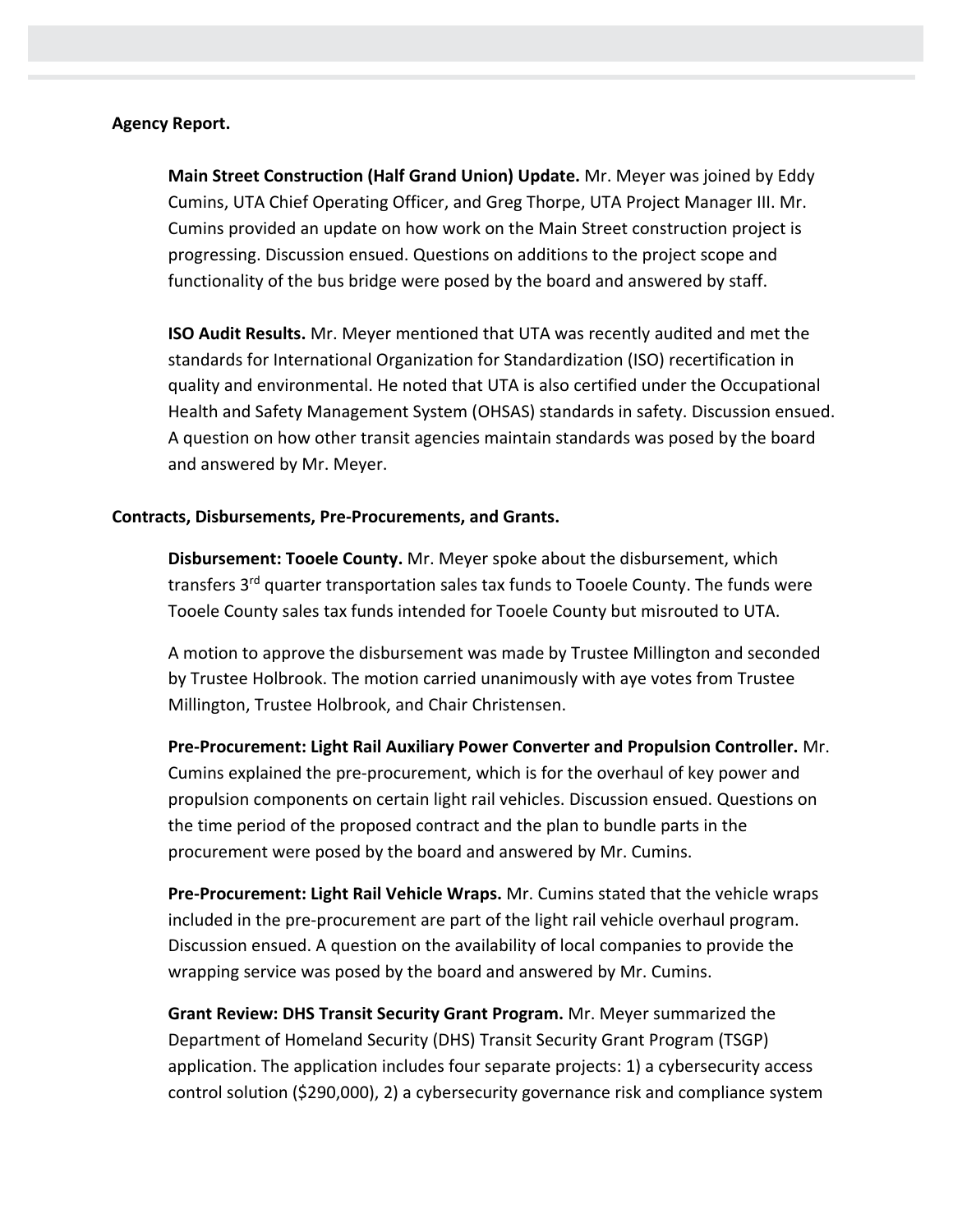(\$260,000), 3) a cybersecurity vulnerability assessment (\$200,000), and 4) cybersecurity services provided through a contracted security operations center (\$360,000). No local match is required.

# **Discussion Items.**

**Regional Transportation Plan Draft – Transit Initiatives.** Ted Knowlton and Callie New with the Wasatch Front Regional Council (WFRC) and Chad Eccles with the Mountainland Association of Governments (MAG) delivered a presentation on the transit initiatives contained in the draft Regional Transportation Plan (RTP). Topics included the Wasatch Choice 2050 vision, the 2019-2050 RTP process, Wasatch Choice goals, 2019-2050 RTP highlights, performance measures, and funding. Following the presentation, discussion ensued. Questions on revenue assumptions in the RTP, communication on the RTP to planning commissions, and methods for escalating priorities in the RTP were posed by the board and answered by Mr. Knowlton, Ms. New, and Mr. Eccles.

**2018/2019 Ski Bus Service.** Mr. Cumins was joined by Lorin Simpson, UTA Regional General Manager–Salt Lake Business Unit; Mary DeLaMare-Schaefer, UTA Regional General Manager–Timpanogos Business Unit; Jonathan Yip, UTA Senior Manager of Operations Analysis & Solutions; and Mary DeLoretto, UTA Director of Capital Projects. The team provided an overview of ski bus service and provided information on ski service in Ogden, Timpanogos, and Salt Lake; results from route redesigns in Salt Lake; ski service partnerships; and next steps. Discussion ensued. Questions on the timeframe for ski service, communication between UTA and the ski resorts, potential parking solutions for Provo Canyon, system access and transfer points, status of the Environmental Impact Statement (EIS) being conducted with the Utah Department of Transportation in Little Cottonwood Canyon, potential for changing timeframes for ski service, ski service constraints, potential for summer service in the canyons, and differences between ski buses and regular buses were posed by the board and answered by staff.

Chair Christensen called for a short recess at 10:20 a.m.

The meeting resumed at 10:30 a.m.

**Draft Board Real Estate Policy.** Paul Drake, UTA Senior Manager of Real Estate and Transit-Oriented Development, reviewed the draft Board Real Estate Policy. He spoke about the purpose of the policy, key definitions, policy content, resolution requirements, and property classifications. Discussion ensued. A question on monitoring transactions involved in a capital project was posed by the board and answered by Mr.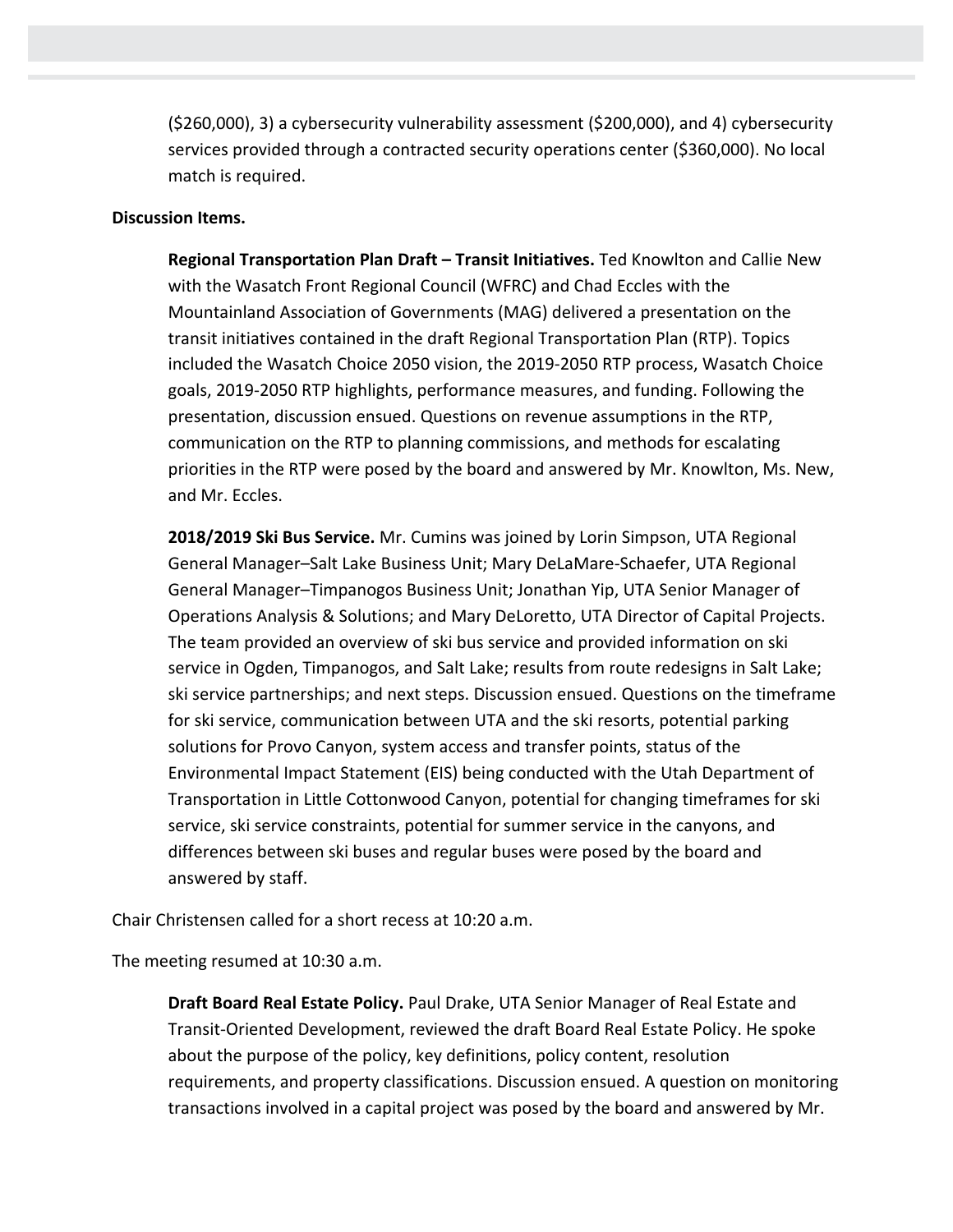Meyer and Mr. Drake. Chair Christensen suggested including a mechanism in the policy to provide increased board oversight on capital project budgets.

**Draft Board Ethics Policy.** Riana de Villiers, UTA Chief Internal Auditor, spoke about the purpose and scope of the Board Ethics Policy, addressing such items as conflicts of interest, nepotism, code of conduct requirements, financial disclosure requirements, and ethics complaints. Discussion ensued. Questions on the process for recusal and extended family nepotism issues that may arise after a trustee or member is appointed were posed by the board and answered by Ms. de Villiers. Chair Christensen recommended including a clause requiring trustees or members who are recusing themselves to physically leave the meeting room following a disclosure.

**Draft Board Branding and Advertising Policy.** Nichol Bourdeaux, UTA Chief Communications and Marketing Officer, and Andrea Packer, UTA Communications Director, discussed the purpose of the Board Branding and Advertising Policy, which allows and sets standards for advertising on UTA's vehicles and facilities. Discussion ensued. Questions on restrictions for public service announcements, the possibility of promoting the 2020 census, and the potential for advertising at bus stops were posed by the board and answered by staff.

**Fares Background – Part 1.** Monica Morton, UTA Fares Director, delivered a presentation on UTA's fares history, background, passenger revenue, fares system, and fare-related partnerships. Discussion ensued. Questions on transfers, farebox recovery, cost of collection by mode, challenges for operators in validating fare payment, percentages of paper versus electronic/plastic fare media, counts for the number of monthly passes, and outreach to new businesses in the community were posed by the board and answered by Ms. Morton. Chair Christensen suggesting consolidating some of UTA's fare processes to simplify the transit experience for passengers.

#### **Other Business.**

**Next Meeting.** The next meeting of the board will be on Wednesday, May 29, 2019 at 9:00 a.m.

**Adjournment.** The meeting was adjourned at 11:39 a.m. by motion.

Transcribed by Cathie Griffiths Executive Assistant to the Board Chair Utah Transit Authority [cgriffiths@rideuta.com](mailto:cgriffiths@rideuta.com) 801.237.1945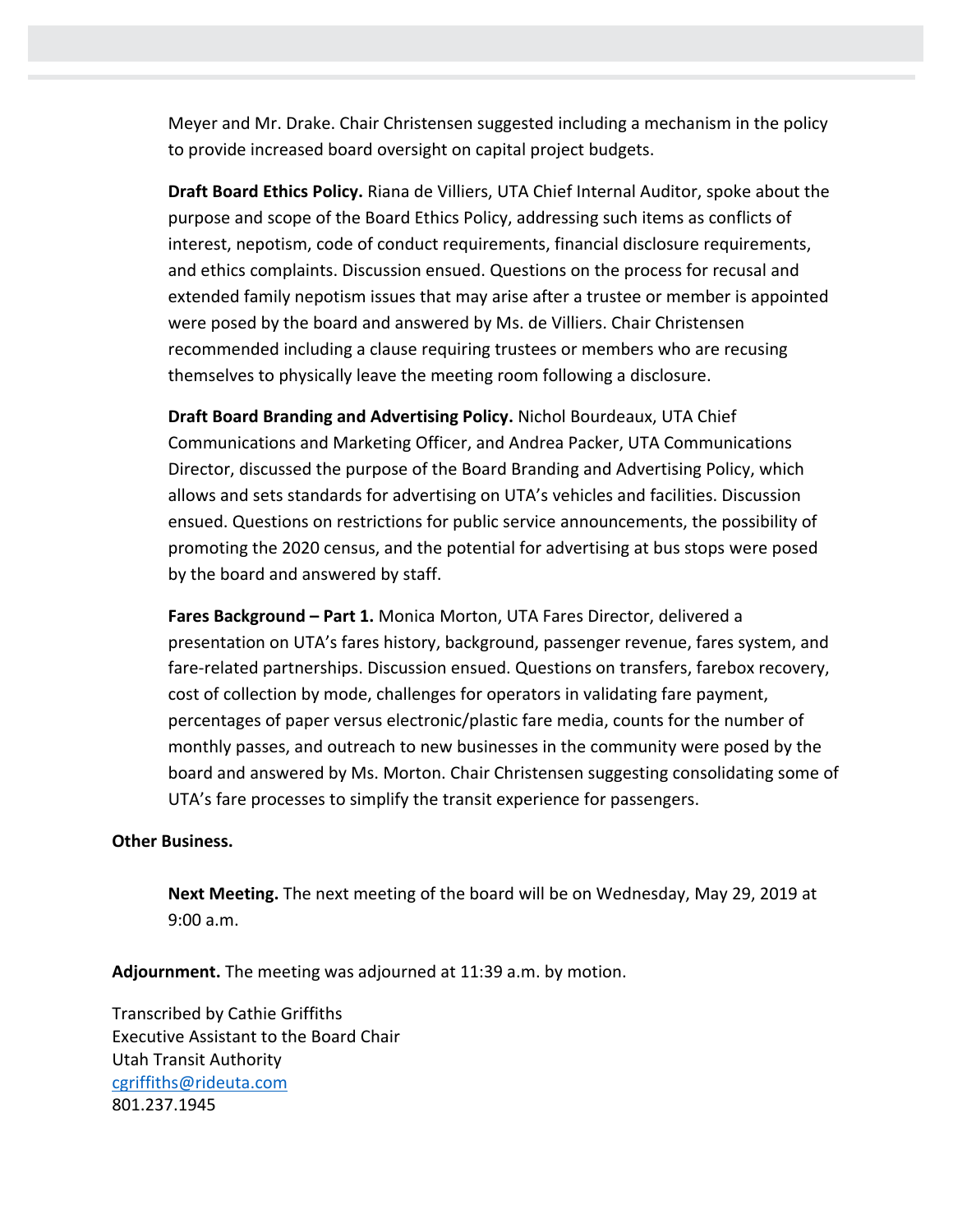*This document is not intended to serve as a full transcript as additional discussion may have taken place; please refer to the meeting materials, audio, or video located at <https://www.utah.gov/pmn/sitemap/notice/535565.html> for entire content.*

*This document along with the digital recording constitute the official minutes of this meeting.*